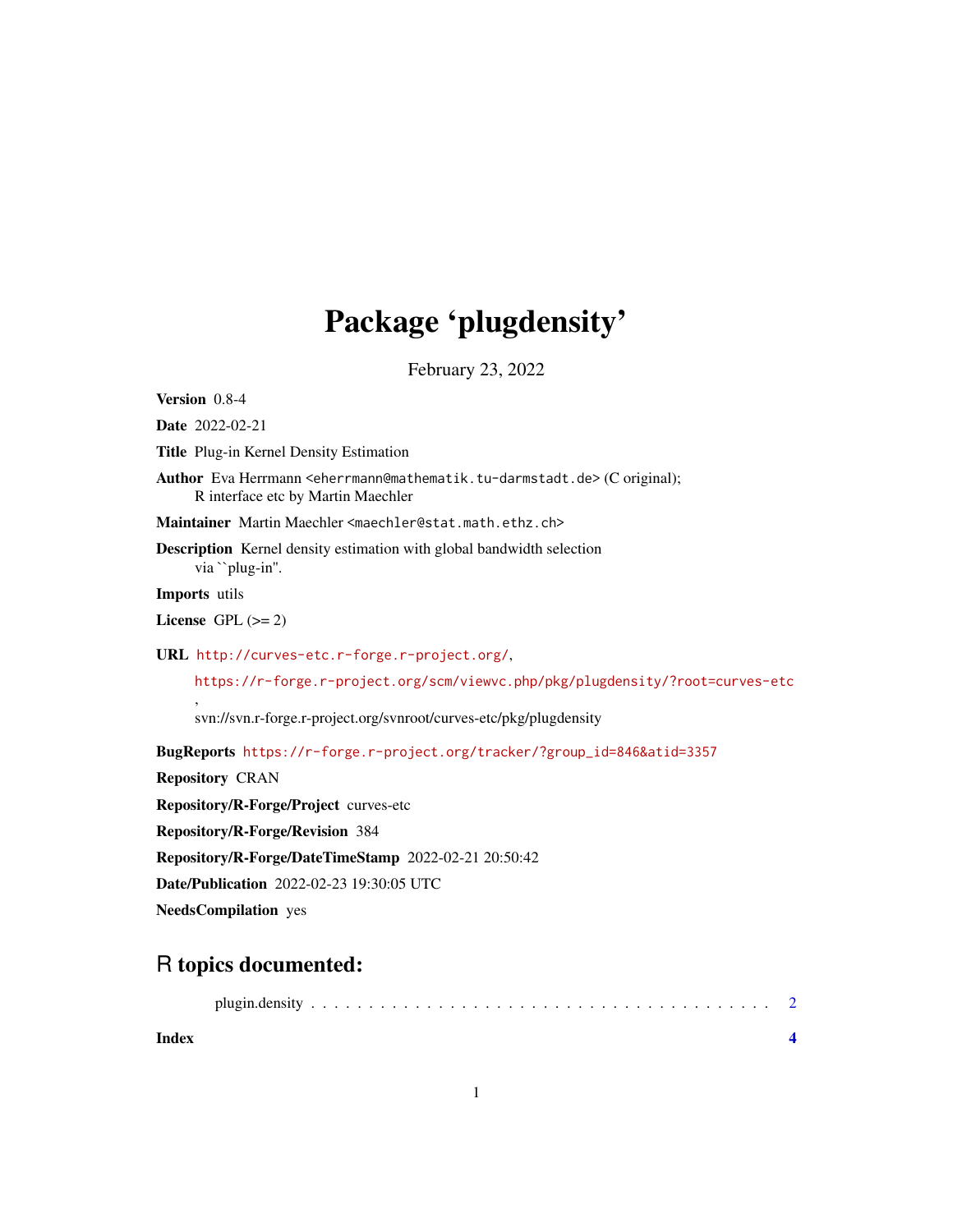<span id="page-1-0"></span>

#### Description

The function plugin.density() provides kernel density estimation with iterative plug-in bandwidth selection.

bw.EH() computes the bandwidth (smoothing parameter) which plugin.density() also uses.

#### Usage

```
plugin.density(x, nout = 201, xout = NULL, na.rm = FALSE)
bw.EH(x)
```
#### Arguments

| $\mathsf{x}$ | vector of numbser whose density is to be estimated.                                                                                                                           |
|--------------|-------------------------------------------------------------------------------------------------------------------------------------------------------------------------------|
| nout         | integer specifying the number of equispaced xout values to use <i>only when</i> xout<br>$=$ NULL (as by default).                                                             |
| xout         | numeric vector of abscissa values at which the density is to be evaluated. By de-<br>fault, an equispaced sequence of values covering (slightly more than) the range<br>of x. |
| na.rm        | logical; if TRUE, missing values are removed from x. If FALSE any missing values<br>cause an error.                                                                           |

#### Value

bw. EH() returns the bandwidth  $h$  computed by Eva Herrmann's plugin bandwith selector.

plugin.density() returns an object of class "densityEHpi" inheriting also from class ["density"](#page-0-0). It is a [list](#page-0-0) with components

| $\mathsf{x}$ | the n coordinates of the points where the density is estimated. |
|--------------|-----------------------------------------------------------------|
|              | the estimated density values.                                   |
| bw           | the bandwidth used.                                             |
| n            | the sample size after elimination of missing values.            |
| call         | the call which produced the result.                             |
| data.name    | the deparsed name of the x argument.                            |

#### Author(s)

Algorithm and C code: Eva Herrmann <eherrmann@mathematik.tu-darmstadt.de>; R interface: Martin Maechler <maechler@R-project.org>.

#### Source

Original code, no longer available, from 'http://www.unizh.ch/biostat/Software/' .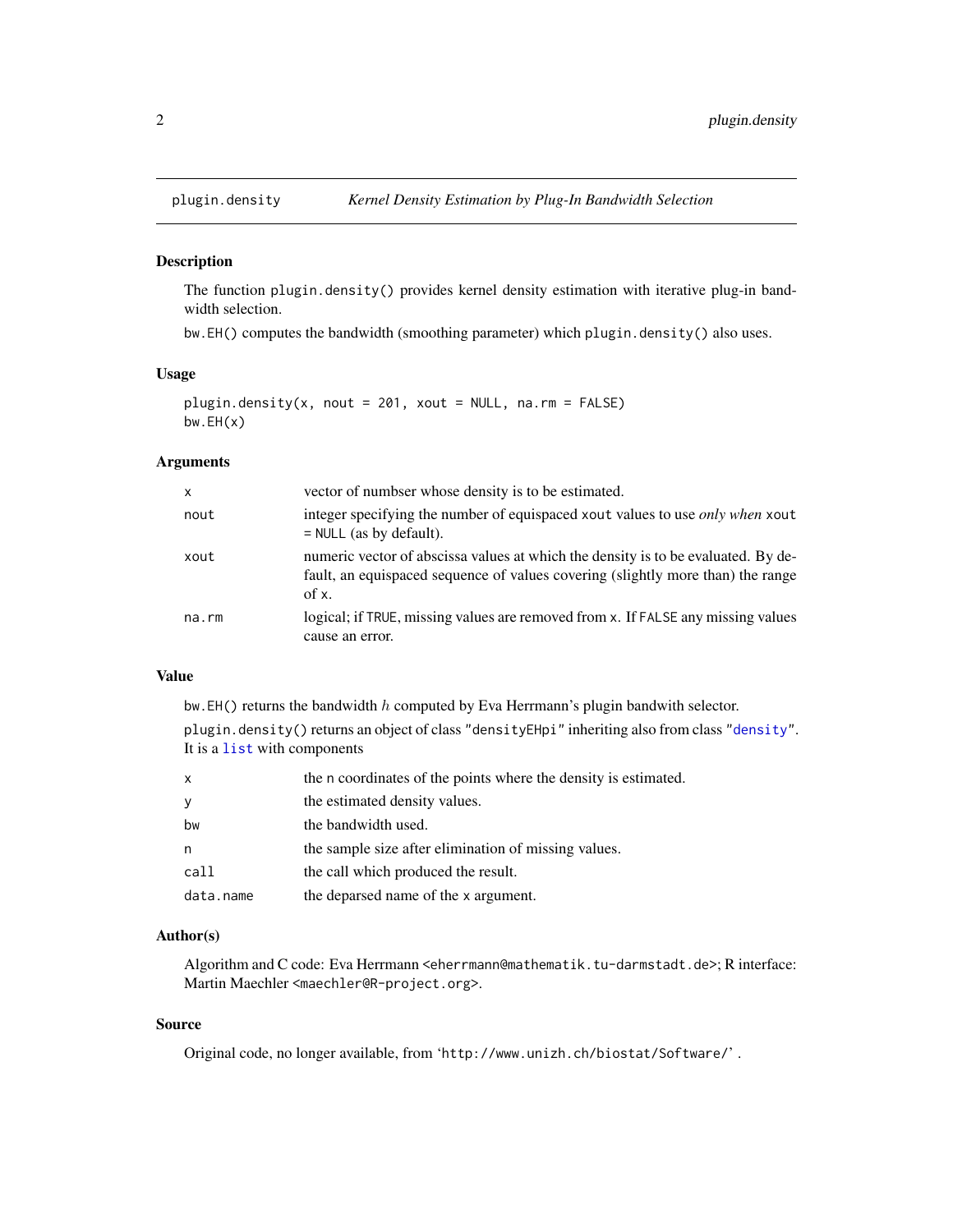#### <span id="page-2-0"></span>plugin.density 3

#### References

J. Engel, Eva Herrmann and Theo Gasser (1994). An iterative bandwidth selector for kernel estimation of densities and their derivatives. *Journal of Nonparametric Statistics* 4, 21–34.

#### See Also

[density](#page-0-0).

#### Examples

```
data(co2)
plot(dco2 < - density(co2), ylim = c(0, 0.03))(pdco2 <- plugin.density(co2, xout = dco2$x))
lines(pdco2, col = "red")
plot(pdco2)# calls 'plot.density' method
str(pdco2 <- plugin.density(co2))
xo <- pdco2 $x
str(d.co2 <- density(co2, n = length(xo), from=xo[1],to=max(xo),
                    width= 4 * pdco2$bw)
nms \leq c("x", "y", "bw", "n")all.equal(d.co2[nms], pdco2[nms])
## are close: "Component 2 (= 'y'): Mean relative difference: 0.0009..."
## be.EH() directly computes the bandwidth only:
stopifnot(all.equal(bw.EH(co2), pdco2$bw, tol = 3e-16))
```